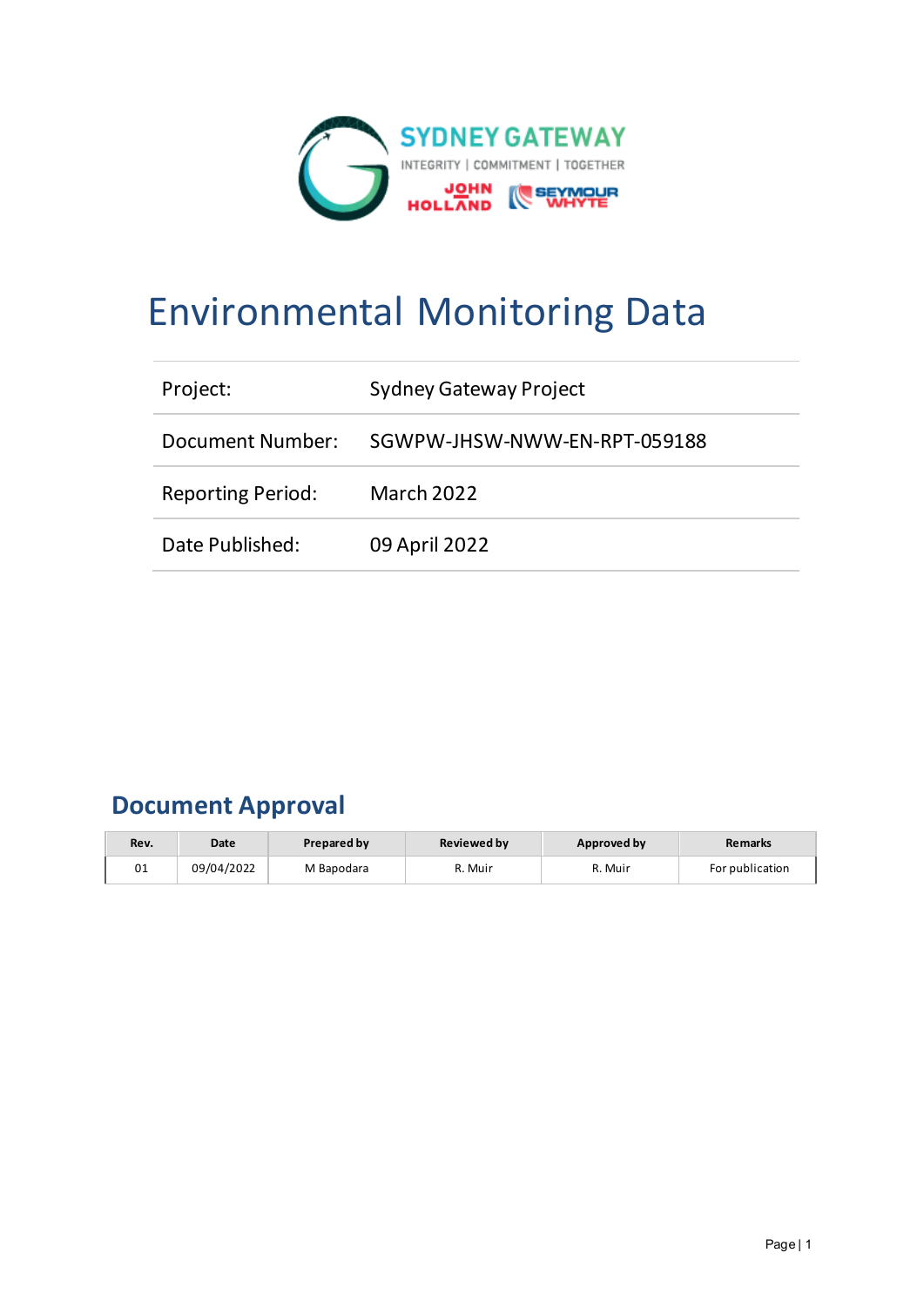

#### **Project Summary**

The Sydney Gateway Road Project ('the Project') is a new direct high-capacity road connection linking the Sydney motorway network at St Peters interchange, where the M4 and M8 motorways meet, with Sydney Airport's domestic and international terminals and the Port Botany Precinct. John Holland Seymour Whyte have been contracted by Transport for New South Wales to design and construct the works for the Sydney Gateway Road Project. Figure 1 provides an overview of the Project.



**Figure 1: Project Overview**

#### **Environmental Protection Licence and Reporting Requirements**

John Holland Pty Ltd obtained the Environment Protection Licence (EPL No. 21524) from the NSW Environment Protection Authority for the Project on behalf of the John Holland Seymour (JHSW) Joint Venture. The licence is for construction works relating Scheduled Activities as defined under Schedule 1 of the *Protection of the Environment Operations Act*, 1997 (POEO Act).

The licence describes monitoring and reporting requirements for the Works. The following report details environmental monitoring undertaken during this reporting month conducted in accordance with the EPL.

The EPL can be found by following the link below to the EPA's website: ViewPOEOLicence.aspx [\(nsw.gov.au\)](https://app.epa.nsw.gov.au/prpoeoapp/ViewPOEOLicence.aspx?DOCID=232143&SYSUID=1&LICID=21524)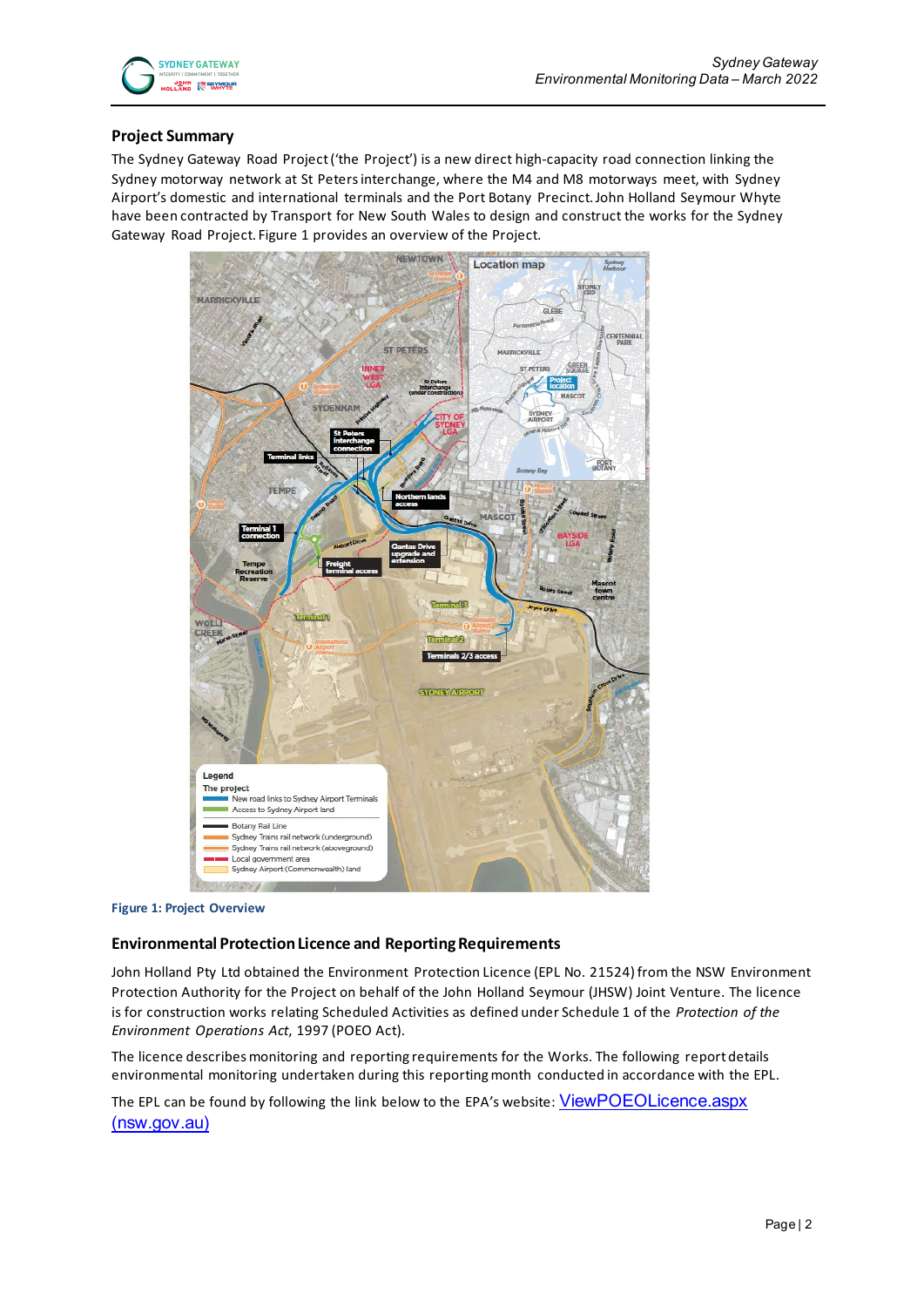#### **Noise and Vibration Monitoring**

Noise and vibration monitoring was undertaken during this reporting period. Table 1 contains the vibration monitoring results, and Table 2 contains the noise monitoring results.

Vibration monitoring results were recorded below the adopted structural damage criteria and therefore are considered compliant with the EPL. No further vibration readings were recorded more than the management limit.

Noise monitoring was undertaken on 17/03/2022 based on a noise complaint from day works. Monitoring results were found to be compliant with the predicted noise levels for the noise catchment.

#### **Discharge Water Quality Monitoring**

Offsite discharge from the water treatment plant recommenced during March, three batch tests were undertaken prior to discharge followed by seven consecutive days of monitoring and one additional round of monitoring. All results were compliant with discharge criteria.

#### **Landfill Gas and Gas Accumulation Monitoring**

Landfill gas and gas accumulation monitoring was undertaken during the March 2022 monitoring period. Results are summarised in Table 4 below.

Methane was recorded below the adopted criteria in all monitoring wells outside the landfill. Sample locations GW9A and GW14 recorded methane levels consistent with historic results, both GW9A and GW14 are located within the former landfill footprint.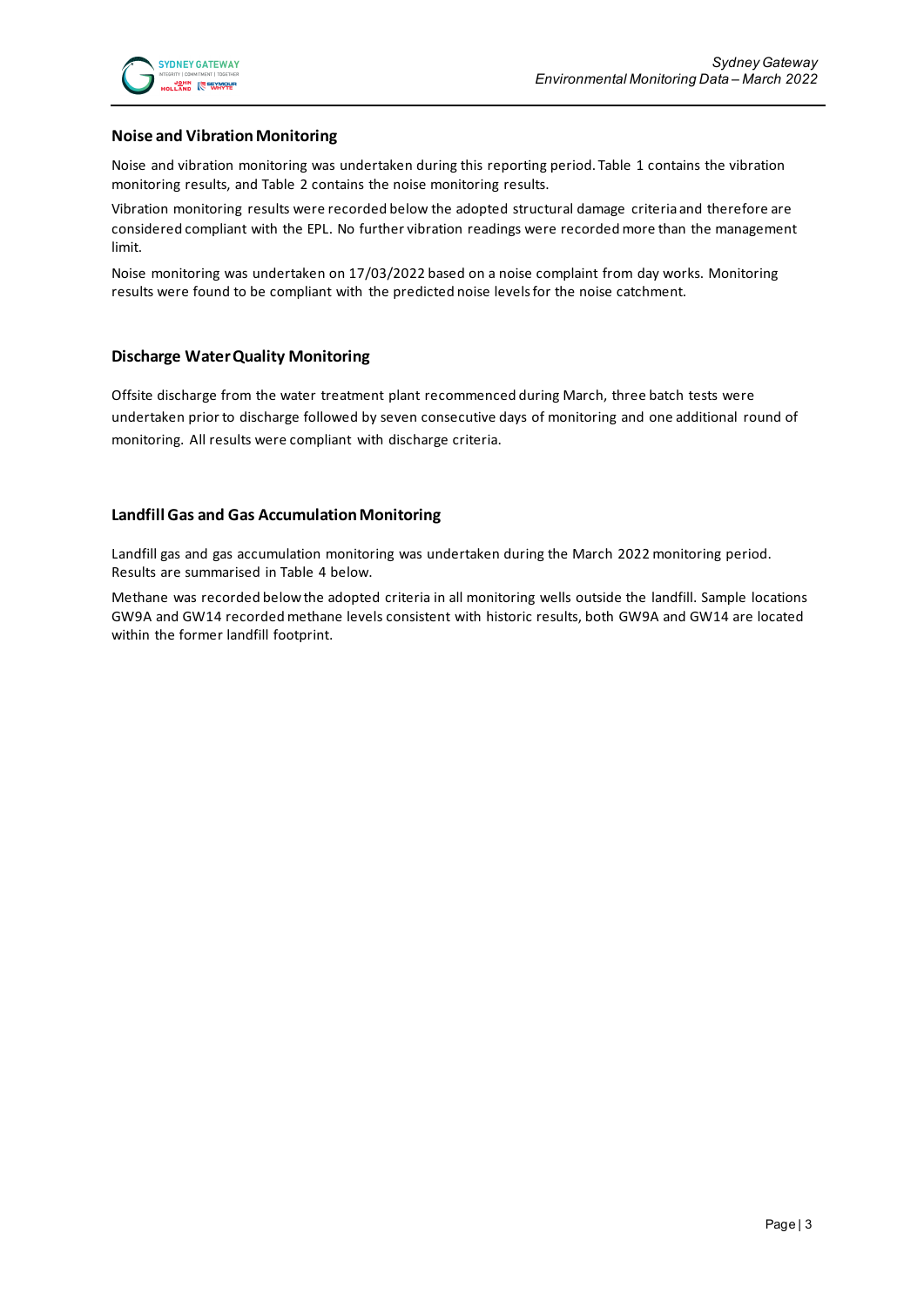

Table 1: Vibration Monitoring Data.

| <b>Monitoring location</b> | <b>Monitoring</b><br>Date    | Attended or<br>Continuous<br><b>Monitoring</b> | <b>Measured VDV</b><br>(m/s <sup>1.75</sup> ) | <b>VDV Target</b><br>(m/s <sup>1.75</sup> ) | <b>VDV</b><br><b>Compliant</b> | <b>Measured</b><br>PPV (mm/s) | <b>PPV Target</b><br>(mm/s) | <b>PPV</b><br>Compliant |
|----------------------------|------------------------------|------------------------------------------------|-----------------------------------------------|---------------------------------------------|--------------------------------|-------------------------------|-----------------------------|-------------------------|
| SB71 piling                | $28/03/2022 -$<br>30/03/2022 | Continuous                                     | <b>NA</b>                                     | <b>NA</b>                                   | <b>NA</b>                      | 2.8                           | 20                          | Yes                     |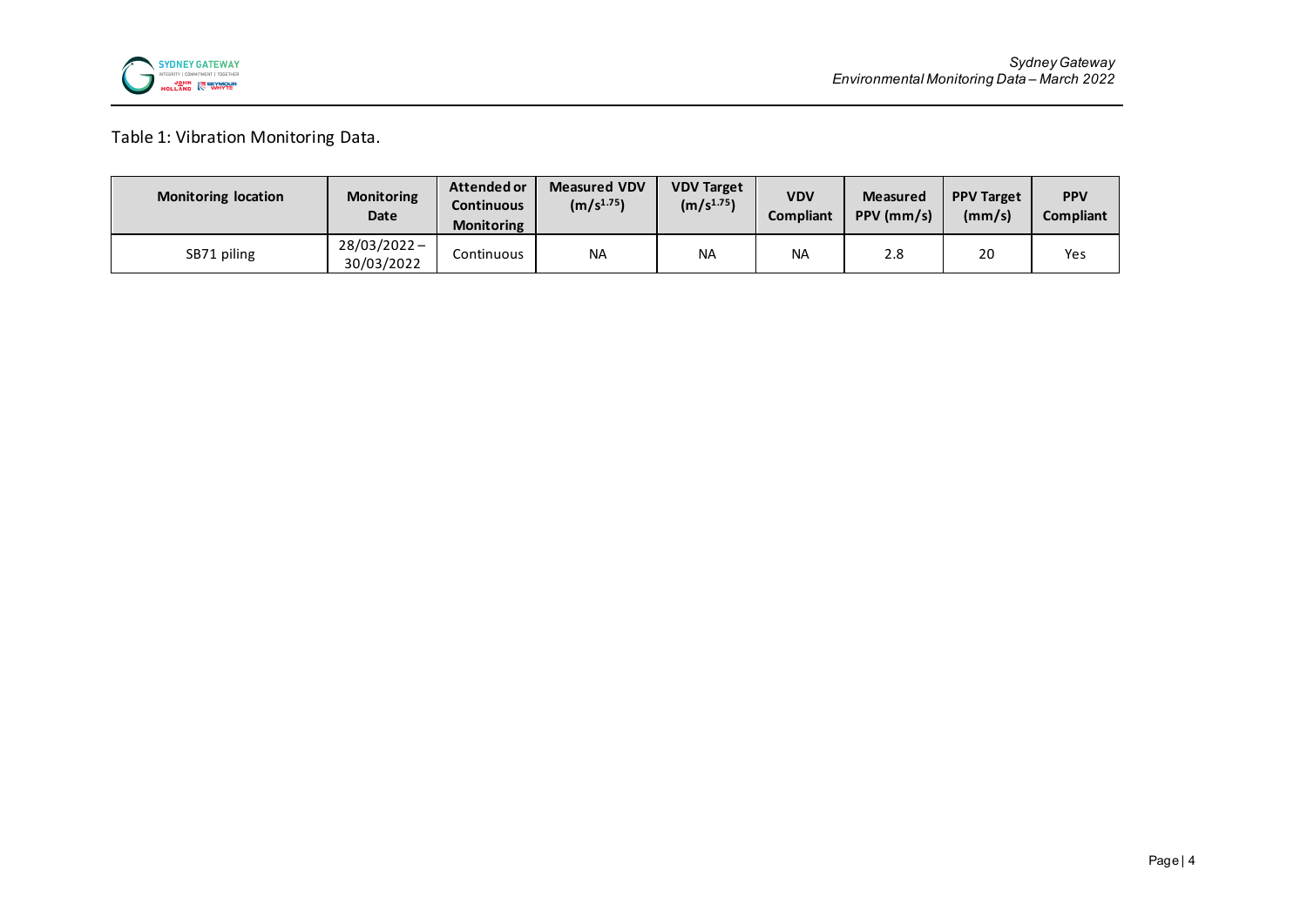

### Table 2: Noise Monitoring Data

| <b>Monitoring Location (Noise-</b> | <b>Monitoring</b> | Attended or       | Parameter  | <b>Measured</b> | Goals /        | Comments                             |
|------------------------------------|-------------------|-------------------|------------|-----------------|----------------|--------------------------------------|
| Catchment Area, Street,            | Date              | Continuous        |            | Value           | <b>Targets</b> |                                      |
| Suburb)                            |                   | <b>Monitoring</b> |            | dB(A)           | dB(A)          |                                      |
| NCA 03, 4 Barden St, Tempe         | 17/03/22          | Attended-         | LAeg 15min | 62.3            | 68.2           | SG Work Compliant - traffic dominant |
|                                    |                   |                   |            |                 |                | noise source.                        |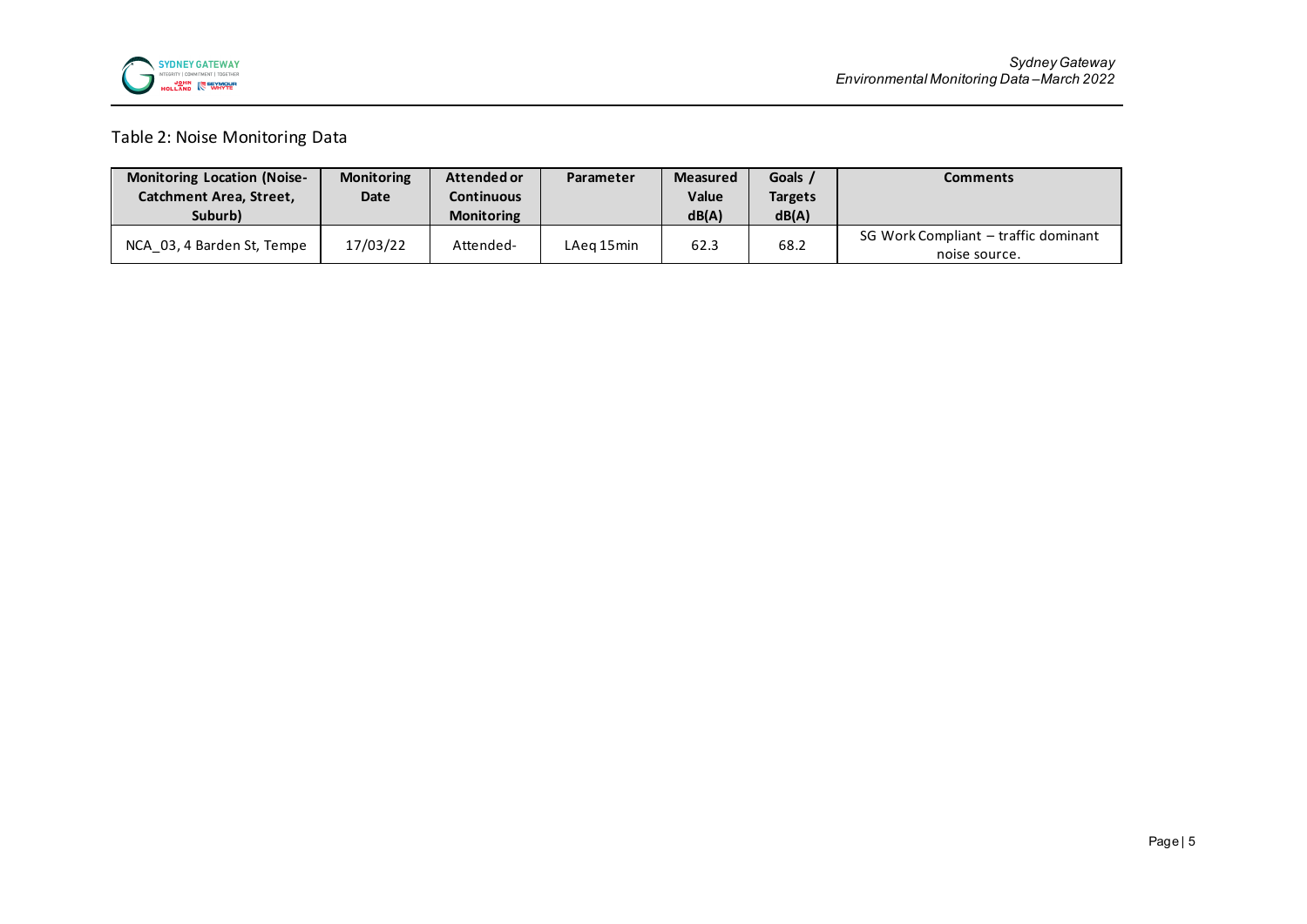

Table 3: Discharge Monitoring Data

Discharged to Licence discharge point NL-01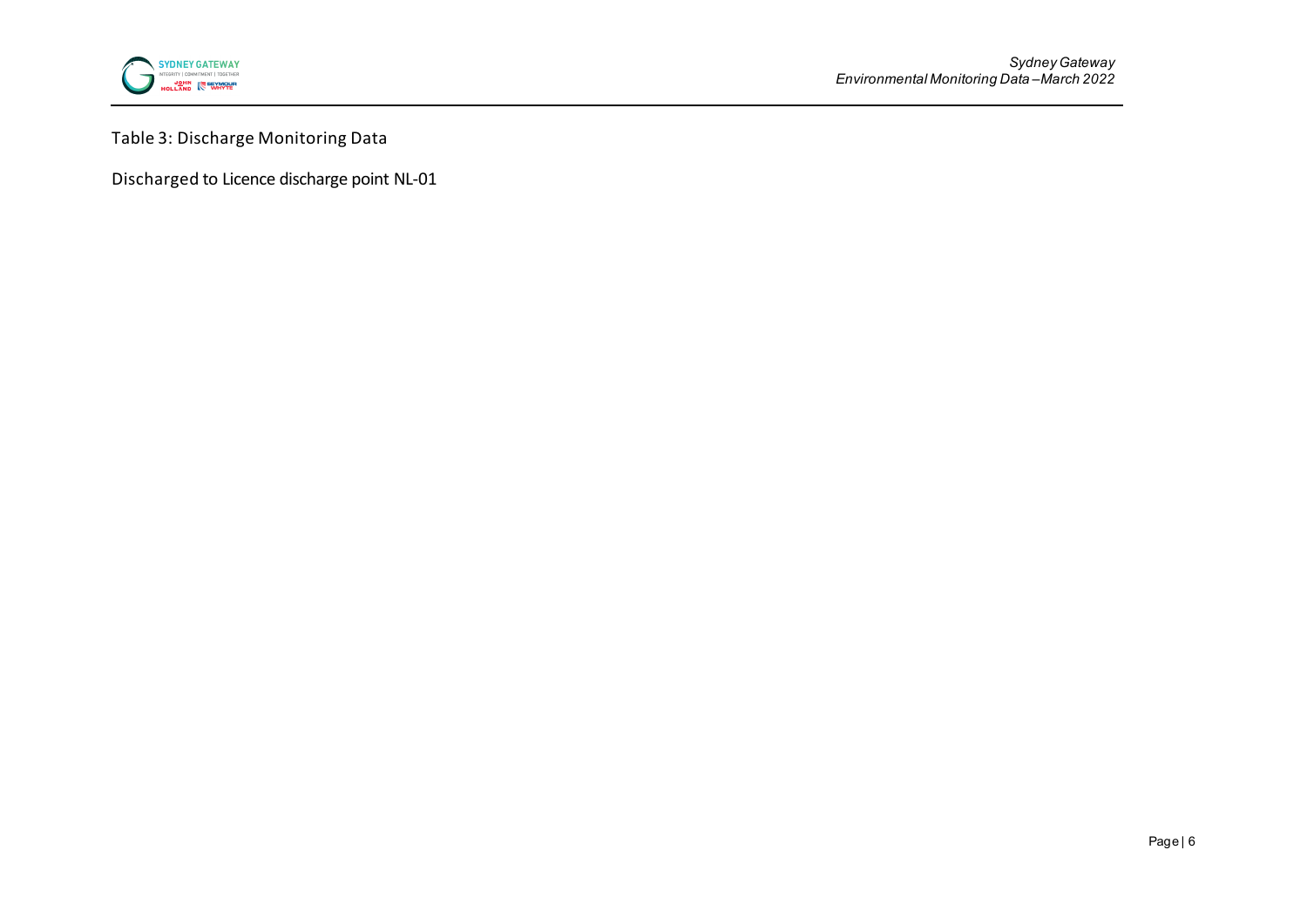

| Analyte                  | Units | Limit          | Date <sup>1</sup> | Date <sup>1</sup> | Date <sup>1</sup>             | Date <sup>1</sup> | Date <sup>1</sup> | Date <sup>1</sup> | Date <sup>1</sup> | Date <sup>1</sup> | Date <sup>1</sup> | Date <sup>1</sup> | Date <sup>1</sup> | <b>Comments</b> |
|--------------------------|-------|----------------|-------------------|-------------------|-------------------------------|-------------------|-------------------|-------------------|-------------------|-------------------|-------------------|-------------------|-------------------|-----------------|
|                          |       |                | 28/2/22           | 28/2/22           | 28/2/22                       | 1/3/22            | 2/3/22            | 3/3/22            | 4/3/22            | 5/3/22            | 6/3/22            | 7/3/22            | 18/3/22           |                 |
| Ammonia                  | ug/l  | 1200           | < 5               | < 5               | < 5                           | < 5               | < 5               | < 5               | < 5               | < 5               | < 5               | $<$ 5             | < 5               | Compliant       |
| Anthracene               | ug/l  | 0.4            | < 0.1             | < 0.1             | < 0.1                         | < 0.1             | < 0.1             | < 0.1             | < 0.1             | < 0.1             | < 0.1             | < 0.1             | < 0.1             | Compliant       |
| Arsenic (III)            | ug/l  | 2.3            | < 0.1             | < 0.1             | < 0.1                         | < 0.1             | < 0.1             | < 0.1             | < 0.1             | < 0.1             | < 0.1             | < 0.1             | &0.1              | Compliant       |
| Arsenic (V)              | ug/l  | 4.5            | < 0.1             | < 0.1             | < 0.1                         | < 0.1             | < 0.1             | < 0.1             | < 0.1             | < 0.1             | < 0.1             | < 0.1             | < 0.1             | Compliant       |
| Barium<br>(dissolved)    | ug/l  | $\overline{2}$ | < 0.1             | < 0.1             | < 0.1                         | < 0.1             | < 0.1             | < 0.1             | < 0.1             | < 0.1             | < 0.1             | < 0.1             | < 0.1             | Compliant       |
| Benzo(a)pyrene           | ug/l  | 0.2            | < 0.05            | < 0.05            | < 0.05                        | < 0.05            | < 0.05            | < 0.05            | < 0.05            | < 0.05            | < 0.05            | < 0.05            | < 0.05            | Compliant       |
| Boron                    | ug/l  | 5100           | 480               | 520               | 530                           | 440               | 350               | 300               | 250               | 290               | 330               | 370               | 270               | Compliant       |
| Cadmium<br>(dissolved)   | ug/l  | 5.5            | < 0.1             | < 0.1             | < 0.1                         | < 0.1             | < 0.1             | < 0.1             | < 0.1             | < 0.1             | < 0.1             | < 0.1             | < 0.1             | Compliant       |
| Chromium<br>(hexavalent  | ug/l  | 20             | $<10$             | < 10              | < 10                          | $<10$             | < 10              | $<10$             | $<10$             | $<10$             | < 10              | $<10$             | < 10              | Compliant       |
| Chromium<br>(trivalent)  | ug/l  | 49             | $<10$             | $<10$             | $<10$                         | $<10$             | $<10$             | $<10$             | $<10$             | $<10$             | $<10$             | $<10$             | $<10$             | Compliant       |
| Cobalt<br>(dissolved)    | ug/l  | 14             | $\leq 1$          | ${<}1$            | ${<}1$                        | $<$ 1             | <1                | ${<}1$            | $\leq 1$          | $<$ 1             | $<$ 1             | $<$ 1             | $<$ 1             | Compliant       |
| Copper<br>(dissolved)    | ug/l  | 3              | ${<}1$            | ${<}1$            | <1                            | <1                | $<$ 1             | $\leq 1$          | ${<}1$            | $<$ 1             | $<$ 1             | ${<}1$            | $<$ 1             | Compliant       |
| Ethyl benzene            | ug/l  | 110            | $2$               | $<2\,$            | $2$                           | $2$               | $<$ 2             | $2$               | $<2\,$            | $2$               | $2$               | $2$               | $2$               | Compliant       |
| Fluoranthene             | ug/l  | 1.4            | < 0.1             | < 0.1             | < 0.1                         | < 0.1             | < 0.1             | < 0.1             | < 0.1             | < 0.1             | < 0.1             | < 0.1             | < 0.1             | Compliant       |
| Iron (dissolved)         | ug/l  | 300            | $50$              | < 50              | $50$                          | < 50              | < 50              | $50$              | $< 50$            | < 50              | < 50              | < 50              | < 50              | Compliant       |
| Lead (dissolved)         | ug/l  | 6.6            | $<$ 1             | ${<}1$            | ${ < \mathrel{{\mathsf{1}}}}$ | ${<}1$            | ${<}1$            | ${<}1$            | ${<}1$            | $\leq 1$          | ${<}1$            | ${<}1$            | ${<}1$            | Compliant       |
| Manganese<br>(dissolved) | ug/l  | 80             | ${ <}1$           | ${<}1$            | ${ < \mathrel{{\mathsf{1}}}}$ | $\leq 1$          | ${<}1$            | ${<}1$            | ${<}1$            | ${<}1$            | $\leq 1$          | ${<}1$            | $\leq 1$          | Compliant       |
| Mercury<br>(dissolved)   | ug/l  | 0.4            | < 0.1             | < 0.1             | < 0.1                         | < 0.1             | < 0.1             | < 0.1             | < 0.1             | < 0.1             | < 0.1             | < 0.1             | < 0.1             | Compliant       |
| m-Xylene                 | ug/l  | 100            | $<2\,$            | $<$ 2 $\,$        | $<2\,$                        | $2$               | $<$ 2             | $2$               | ${<}2$            | $2$               | $2$               | $2$               | $2$               | Compliant       |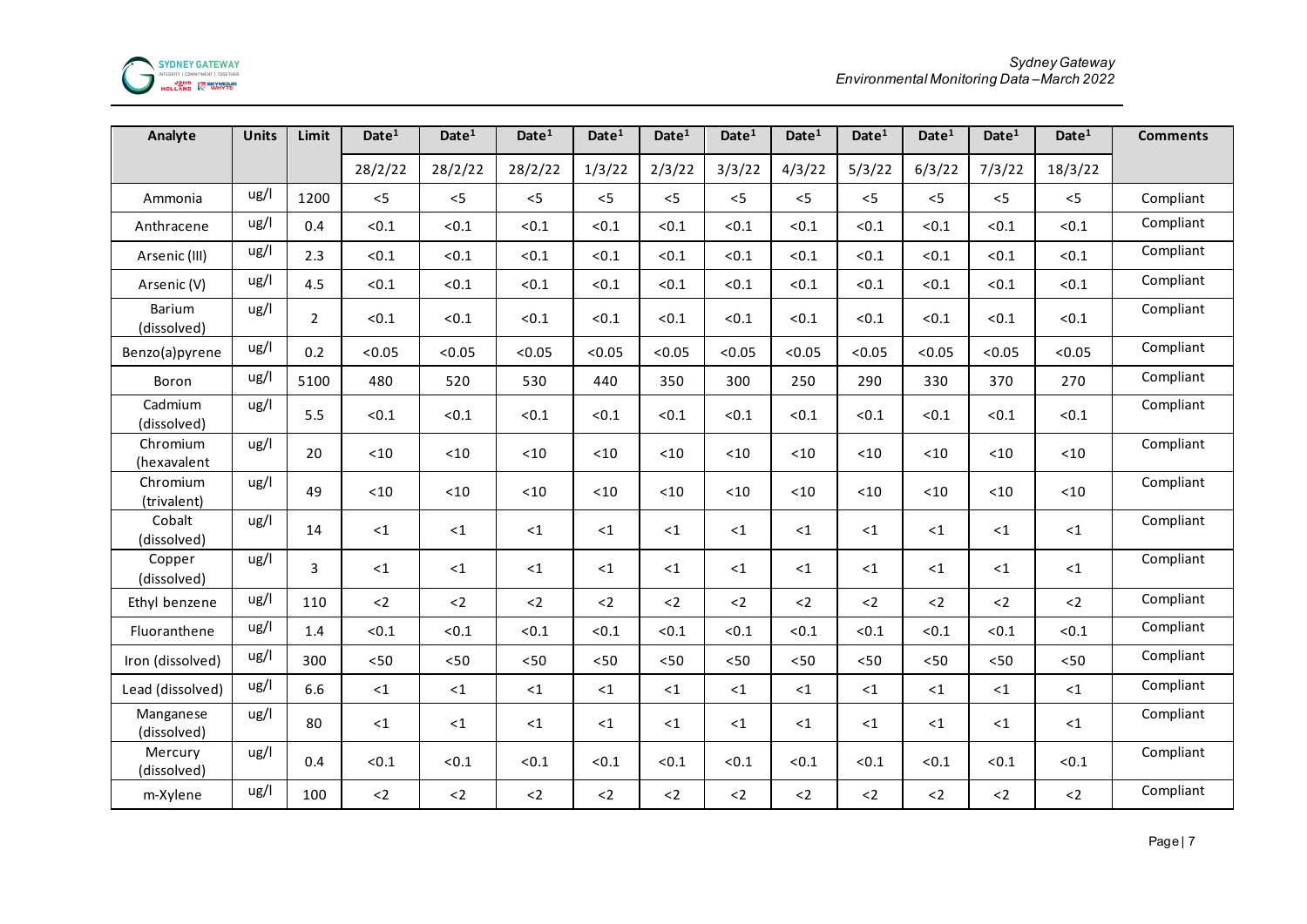

| Naphthalene                                 | ug/l       | 70             | < 0.1  | < 0.1  | < 0.1  | < 0.1  | < 0.1  | < 0.1  | < 0.1  | < 0.1  | < 0.1  | < 0.1  | < 0.1  | Compliant |
|---------------------------------------------|------------|----------------|--------|--------|--------|--------|--------|--------|--------|--------|--------|--------|--------|-----------|
| Nickel<br>(dissolved)                       | ug/l       | 70             | $<$ 1  | <1     | <1     | < 1    | $<$ 1  | <1     | ${<}1$ | $<$ 1  | <1     | <1     | $<$ 1  | Compliant |
| Nitrate + nitrite<br>(oxidised<br>nitrogen) | ug/l       | 15             | $2$    | $2$    | $2$    | 4      | $<2\,$ | $2$    | $2$    | $2$    | $2$    | $2$    | $2$    | Compliant |
| Nitrogen (total)                            | ug/l       | 300            | 90     | 80     | 90     | 100    | 110    | 110    | 110    | 40     | 120    | 120    | 170    | Compliant |
| o-Xylene                                    | ug/l       | 470            | $2$    | $2$    | $2$    | $2$    | $2$    | $2$    | $2$    | $2$    | $2$    | $2$    | $2$    | Compliant |
| Perfluorooctane<br>sulphonate<br>(PFOS)     | ug/l       | 0.13           | < 0.01 | < 0.01 | < 0.01 | < 0.01 | < 0.01 | < 0.01 | < 0.01 | < 0.01 | < 0.01 | < 0.01 | < 0.01 | Compliant |
| Perfluorooctano<br>ic acid (PFOA)           | ug/l       | 220            | < 0.01 | < 0.01 | < 0.01 | < 0.01 | < 0.01 | < 0.01 | < 0.01 | < 0.01 | < 0.01 | < 0.01 | < 0.01 | Compliant |
| pH                                          | pH         | $7 - 8.5$      | 7.93   | 7.83   | 7.51   | 7.53   | 7.46   | 7.50   | 7.77   | 7.99   | 7.06   | 7.95   | 7.85   | Compliant |
| Phenanthrene                                | ug/l       | $\overline{2}$ | < 0.1  | < 0.1  | < 0.1  | < 0.1  | < 0.1  | < 0.1  | < 0.1  | < 0.1  | < 0.1  | < 0.1  | < 0.1  | Compliant |
| Phosphorus<br>(total)                       | ug/l       | 30             | 30     | 29     | 18     | 16     | 18     | 13     | 17     | 8      | 15     | 14     | 15     | Compliant |
| p-Xylene                                    | ug/l       | 250            | $2$    | $2$    | $2$    | $2$    | $2$    | $2$    | $2$    | $2$    | $2$    | $2$    | $2$    | Compliant |
| <b>TPH C10-C36</b><br>Fraction              | ug/l       | 600            | < 50   | < 50   | < 50   | < 50   | < 50   | < 50   | < 50   | < 50   | < 50   | < 50   | < 50   | Compliant |
| TPH C6-C9<br>Fraction                       | ug/l       | 150            | $20$   | $20$   | $20$   | $20$   | $20$   | $20$   | $20$   | $20$   | $20$   | $20$   | $20$   | Compliant |
| Turbidity                                   | <b>NTU</b> | 10             | 0.8    | 0.5    | 0.6    | 0.4    | 0.8    | 0.9    | 1.3    | 1.3    | 1.1    | 0.9    | 0.6    | Compliant |
| Zinc<br>(dissolved)                         | ug/l       | 23             | $<$ 5  | < 5    | < 5    | < 5    | < 5    | $<$ 5  | < 5    | $<$ 5  | < 5    | $<$ 5  | $<$ 5  | Compliant |

Note:<sup>1</sup> Date sampled